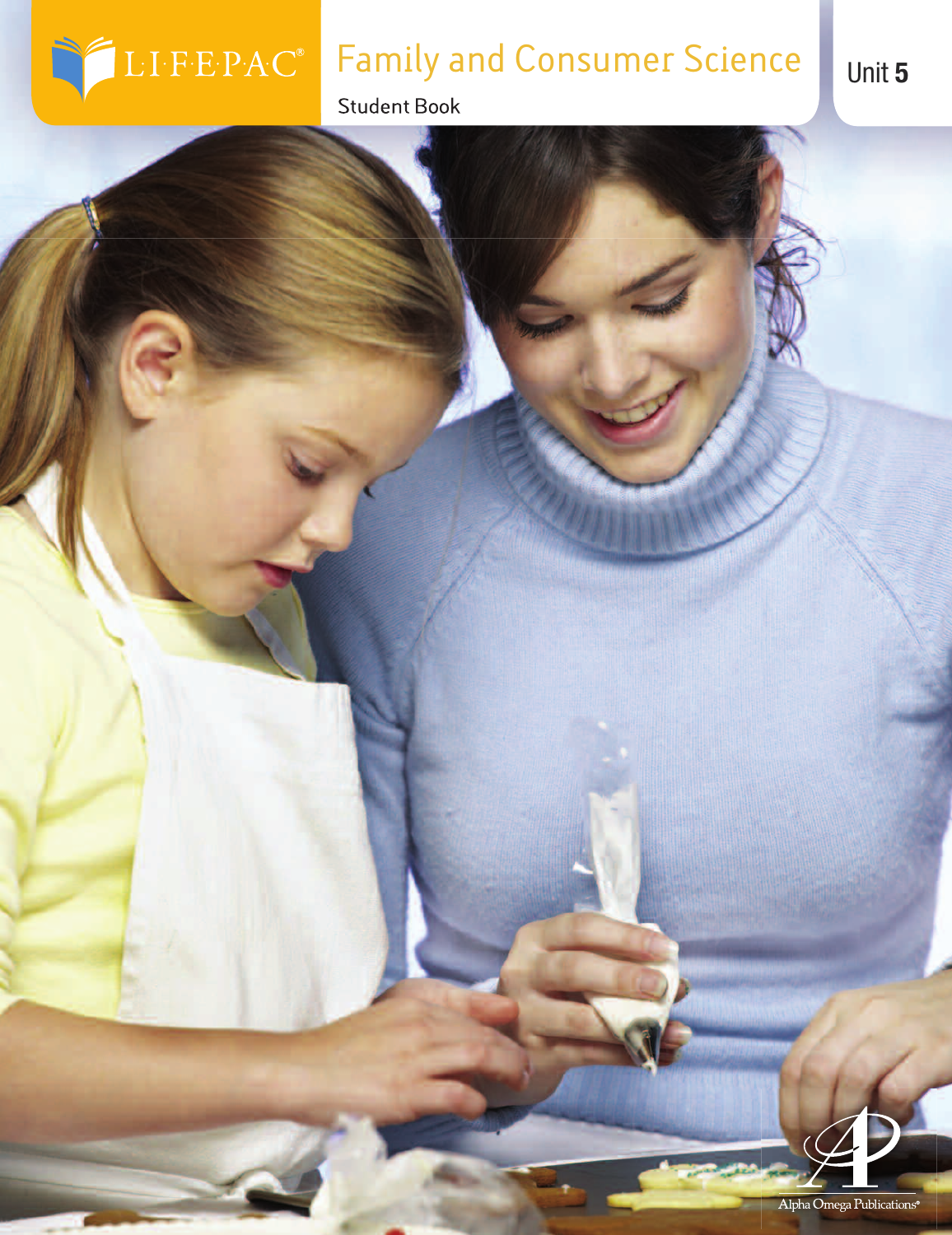## **FAMILY AND CONSUMER SCIENCE 5 THE CLOTHES YOU SEW**

#### **CONTENTS**

| L.  | SEWING EQUIPMENT                                                                                          | $\overline{2}$          |
|-----|-----------------------------------------------------------------------------------------------------------|-------------------------|
|     |                                                                                                           | $\overline{2}$          |
|     |                                                                                                           | $\overline{\mathbf{4}}$ |
|     |                                                                                                           | 8                       |
| П.  |                                                                                                           | 11                      |
|     |                                                                                                           | 11                      |
|     | Machine Stitches                                                                                          | 14                      |
|     | Seams and Seam Finishes                                                                                   | 16                      |
|     | Darts, Tucks, Pleats, Gatherings, and Facings                                                             | 20                      |
|     |                                                                                                           | 25                      |
| HL. | SELECTING PATTERN, FABRIC, AND NOTIONS                                                                    | 32                      |
|     |                                                                                                           | 32                      |
|     | The Language of Patterns                                                                                  | 36                      |
|     |                                                                                                           | 42                      |
|     |                                                                                                           | 42                      |
|     | Fabric Preparation                                                                                        | 44                      |
|     |                                                                                                           | 46                      |
| IV. | LAYOUT, CUTTING, MARKING, AND PRESSING                                                                    | 49                      |
|     |                                                                                                           | 49                      |
|     |                                                                                                           | 50                      |
|     |                                                                                                           | 51                      |
|     |                                                                                                           | 52                      |
| V.  | SEWING PROJECT                                                                                            | 55                      |
|     | Construction Checklist                                                                                    | 56                      |
|     | Sewing Evaluation Form                                                                                    | 58                      |
|     |                                                                                                           | 61                      |
|     | $Bibliography \ldots \ldots \ldots \ldots \ldots \ldots \ldots \ldots \ldots \ldots \ldots \ldots \ldots$ | 62                      |
|     |                                                                                                           |                         |





#### **Author: Marcia Parker, M.Ed.** Editor:  $\left(\frac{\sqrt{1-\lambda}}{\lambda}\right)$  Alan Christopherson, M.S. Illustrations: Alpha Omega Graphics

804 N. 2nd Ave. E., Rock Rapids, IA 51246-1759 © MM by Alpha Omega Publications, Inc. All rights reserved. LIFEPAC is a registered trademark of Alpha Omega Publications, Inc.

Alpha Omega Publications<sup>®</sup>

All trademarks and/or service marks referenced in this material are the property of their respective owners. Alpha Omega Publications, Inc. makes no claim of ownership to any trademarks and/or service marks other than their own and their affiliates', and makes no claim of affiliation to any companies whose trademarks may be listed in this material, other than their own.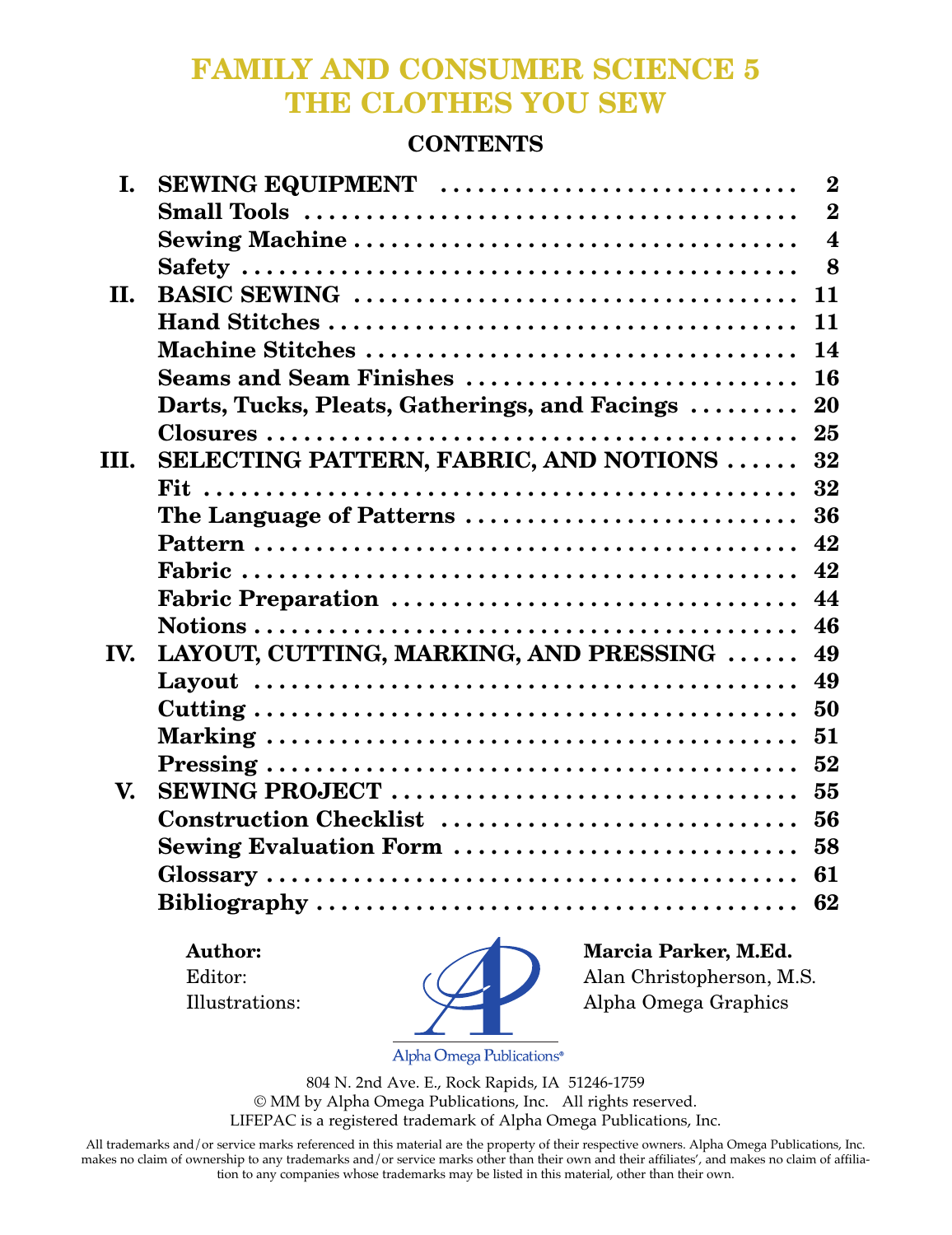### **THE CLOTHES YOU SEW**

Sewing for yourself is not only fun and exciting, but also gives a sense of self-satisfaction. Whether you sew a garment to wear or create something for the home, your completed project will be an accomplishment.

Many small sewing tools were discussed in LIFEPAC® 4. Additional tools will be introduced in this LIFEPAC, along with a detailed description of the sewing machine and its parts. Sewing safety will also be addressed. Sewing skills will be developed in both hand and machine sewing techniques. This will prepare you for your sewing project and further develop your sewing skills notebook begun in LIFEPAC 4.

Choosing a pattern and your own perfect fabric will make your project unique. Once the techniques of layout, cutting, and marking are mastered, construction begins. With each step of construction, anticipation increases until the finishing touches of the completed garment or project.

**Student:** You will continue working on your *Sewing Skills Notebook*. Reminder: fabric should be cut with pinking shears to prevent unraveling. Place glue on one edge of the fabric about **<sup>1</sup> /2˝** to 1˝ wide and stick it on its own sheet in the notebook*.* Leave the material loose on three sides so the teacher can check both sides of your sewing. Label each page with the name of the appropriate stitch or technique. For further organization, dividers may be added with the following names: Hand Stitches, Machine Stitches, Seams, Seam Finishes, Darts, Tacks, Pleats, Gathers, Hand-sewn Closures, and Machine-sewn Closures.

#### **OBJECTIVES**

**Read these objectives.** The objectives tell you what you will be able to do when you have successfully completed this LIFEPAC.

When you have finished this LIFEPAC, you should be able to:

- 1. Explain and demonstrate the use of small sewing tools.
- 2. Identify the parts of the sewing machine.
- 3. Understand and list basic sewing safety rules.
- 4. Demonstrate basic sewing techniques.
- 5. Select a pattern that is the correct size and style to flatter your figure.
- 6. Select fabric and notions appropriate for your pattern.
- 7. Interpret the pattern envelope, guide sheet, and pattern symbols.
- 8. Understand the layout and cutting of fabric.
- 9. Use a tracing wheel and tracing paper to transfer pattern markings from the pattern to the fabric.
- 10. Correctly press seams and darts.
- 11. Complete a sewing project which demonstrates the knowledge and skills learned.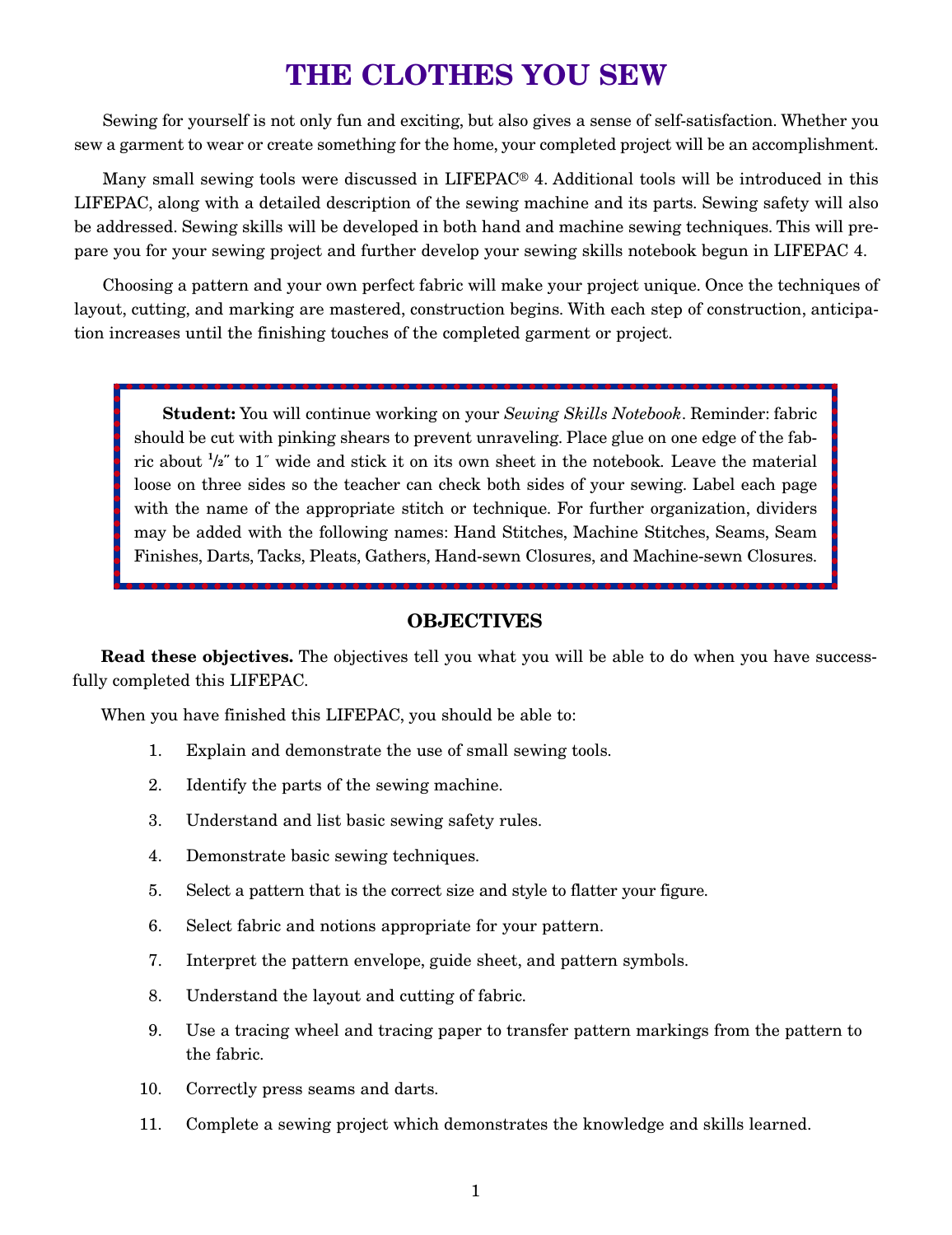### **I. SEWING EQUIPMENT**

Gathering the supplies and getting started is always the hardest step in any project. Once you have set up a sewing station or corner of a room with the proper tools and equipment, you should be eager to start your project.

It is important to understand the use of each piece of equipment before you begin. A short review of sewing tools and their uses (including an in-depth study of the sewing machine) will begin this section, followed by a list of safety rules.

#### **SECTION OBJECTIVES**

**Review these objectives.** When you have completed this section, you should be able to:

- 1. Explain and demonstrate the use of small sewing tools.
- 2. Identify the parts of the sewing machine.
- 3. Understand and list basic sewing safety rules.



#### **SMALL TOOLS**

Of course, the first things that come to mind when you think of sewing are needles and thread. As mentioned in the previous LIFEPAC, it is good to have a variety of basic thread colors.

**Needles.** In addition to "sharps," hand sewing needles come in a variety of sizes, but should all be of good quality steel. The sizes range from 1-13; the larger the number the shorter and finer the needle. Needles are named for their intended purpose, fabric structure (whether knitted or woven), weight, and thread thickness. (See Chart *Types of Needles*) A needle should be fine enough to easily slip through fabric, yet heavy enough not to bend or break.



| <b>Types of Needles</b>                        |                  |                                                                                      |  |  |  |  |  |  |  |
|------------------------------------------------|------------------|--------------------------------------------------------------------------------------|--|--|--|--|--|--|--|
| <b>TYPES</b>                                   | <b>NAME</b>      | <b>DESCRIPTION/USE</b>                                                               |  |  |  |  |  |  |  |
| <b>General Hand Sewing:</b><br>general purpose | <b>Sharps</b>    | Most common. Medium length and round eye.<br>Suitable for almost all fabric weights. |  |  |  |  |  |  |  |
|                                                | <b>Betweens</b>  | Also known as (aka) quilting needles.                                                |  |  |  |  |  |  |  |
|                                                | <b>Milliners</b> | Longer than others in this group. Useful for<br>basting.                             |  |  |  |  |  |  |  |
|                                                | Ball-points      | Resemble sharps, except the point is rounded to<br>penetrate between knit yarns.     |  |  |  |  |  |  |  |
|                                                | Calyx-eyes       | Like sharps, except thread is pulled into a slot<br>rather than an eye.              |  |  |  |  |  |  |  |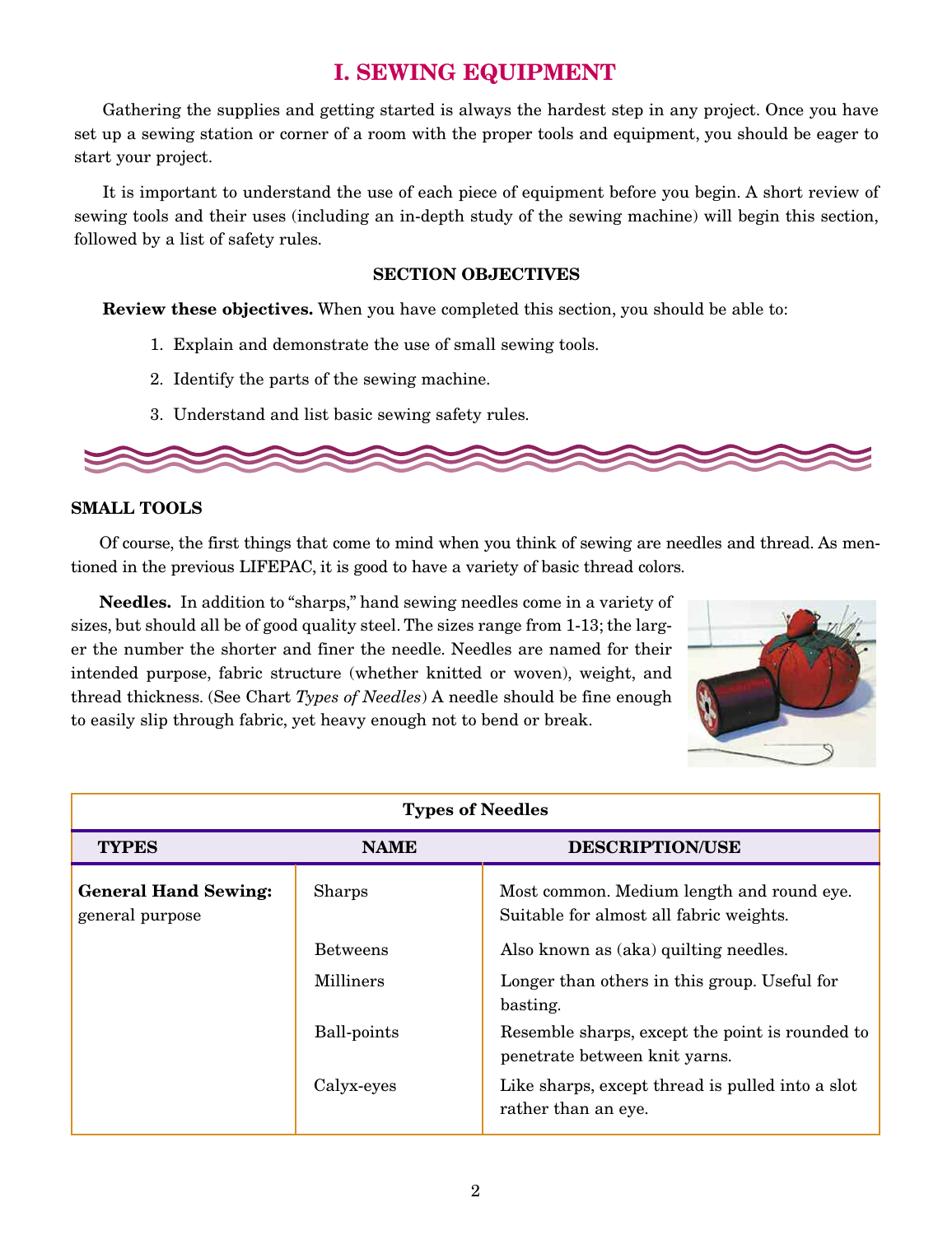| Needlecraft:<br>embroidery, needlepoint,<br>decorative beading, etc.                                                          | Crewels<br>Chenilles                           | Sharp, medium-length, used for embroidery.<br>Long eye allows several strands of embroidery<br>floss to be threaded.<br>Sharp and heavy, used in yarn embroidery.                                                   |
|-------------------------------------------------------------------------------------------------------------------------------|------------------------------------------------|---------------------------------------------------------------------------------------------------------------------------------------------------------------------------------------------------------------------|
|                                                                                                                               | Beading<br>Tapestry                            | Long and thin, for beading and sequin work.<br>Heavy, with blunt points. Used for needlepoint<br>and tapestry work.                                                                                                 |
| Darning:<br>Variety of lengths and<br>diameters, accommodating<br>most darning or mending<br>jobs.                            | Cotton darners<br>Double longs<br>Yarn darners | Used to darn with fine cotton or wool.<br>Like cotton darners, but longer and able to span<br>larger holes.<br>Long and heavy, necessary for yarn darning.                                                          |
| <b>Heavy-Duty Sewing:</b><br>Glover and sailmaker<br>types have wedge-<br>shaped points to pierce<br>leather and leather-like | Glovers<br>Sailmakers                          | Short, round-eye needles with triangular points<br>that pierce leather, vinyl, or plastic without<br>tearing.<br>Similar to glovers, except their triangular point<br>extends part way up the shaft. For canvas and |
| fabrics in such a way<br>that the holes resist<br>tearing.                                                                    | Curved needles                                 | heavy leather.<br>For upholstery, braided rugs, or lamp shades-<br>anywhere a straight needle is awkward.                                                                                                           |

*Sewing machine needles* should be fine enough to penetrate the fabric without marring it, yet have a large enough eye that the thread does not fray or break. The sizes range from 9, a fine needle used for lightweight fabrics, to size 18 for heavy fabrics. The needle should be changed after it has been used to stitch two or three garments because it becomes bent or **burred** (rough-edged) from use.

There are a number of *straight pins* used for sewing. The longer the pin, the thicker it is. A *seamstress* or *silk pin* is suitable for light- to medium-weight fabrics. The standard length is 1**<sup>1</sup> /16˝**. It is the most common pin and is the one suggested for your sewing/mending kit. There are also *pleating pins,* which are extra fine and used for delicate fabrics, and long pins used for heavy materials. There are different types of pin heads as well, the *flathead* being the most common. The *color ball* is easy to remove and see. The *"T"* is for heavy fabrics or very loose knit.

**Scissors.** Besides *sewing scissors* and *pinking shears*, there are two other handy types of scissors that you should consider adding to your kit. *Bent-handle dressmaker's* are the best for cutting out patterns, for they allow the fabric to lie flat because of the angle of the lower blade. Thus, they get a more even cut that follows the pattern the most accurately. They come in 6˝ to 12˝ lengths. Another handy pair of scissors to have are *embroidery scissors*. They are quite small and useful for not only embroidery, but for general needlework, ripping, clipping, and opening machine-stitched buttonholes.

Review the description and use for measuring devices (tape measure, seam, hem gauge, etc.) and sewing aids (thimbles, seam ripper, etc.) in LIFEPAC 4, Section IV. There are two other marking devices one should know how to use: *Tailor's chalk*, ideal for construction markings and fitting alterations; and a *tracing wheel* (with dressmaker's *tracing paper*) to transfer pattern markings.

Other sewing aids that you may consider adding to your kit are a *pin cushion* and extra **bobbins**, the spool-like thread holders that supply the bottom thread to sewing machines.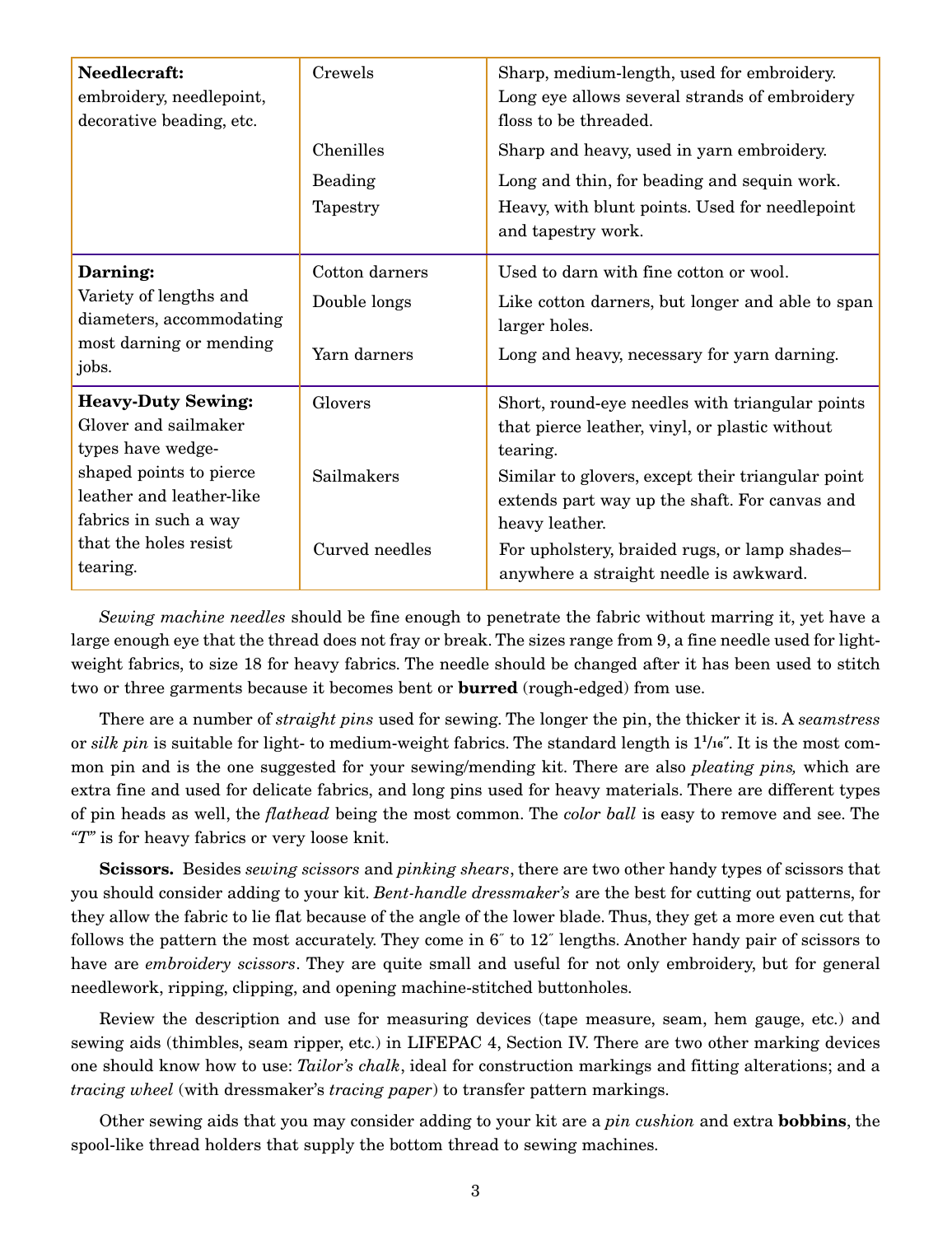#### **Answer the following questions.**

- 1.1 Needles range in size from 1-13; the larger the number the \_\_\_\_\_\_\_\_\_\_\_\_\_\_\_\_\_\_\_\_ and \_\_\_\_\_\_\_\_\_\_\_\_\_\_\_\_\_\_ the needle.
- 1.2 Needles are named for their intended \_\_\_\_\_\_\_\_\_\_\_\_\_\_\_\_\_\_\_\_\_\_\_\_\_\_\_, fabric \_\_\_\_ weight and \_\_\_\_\_\_\_\_\_\_\_\_\_\_\_\_\_\_\_\_\_\_\_\_\_\_\_\_\_\_\_ thickness.

#### **Match each phrase with the correct term.**

| 1.3  | used for darning larger holes                               | a.             | ball-points    |
|------|-------------------------------------------------------------|----------------|----------------|
| 1.4  | used in embroidering with yarn                              | b.             | betweens       |
| 1.5  | thread is pulled into a slot rather than through an eye     | c.             | calyx-eyes     |
| 1.6  | quilting needles                                            | $\mathbf{d}$ . | chenilles      |
| 1.7  | have triangular points to prevent tearing leather, vinyl or | е.             | curved needles |
|      | plastic fabrics                                             | f.             | double longs   |
| 1.8  | rounded point so it can penetrate between knit yarns        | g.             | glovers        |
| 1.9  | most commonly used needle                                   | h.             | sharps         |
| 1.10 | used on upholstery                                          |                |                |

**Answer** *true* **or** *false***. If the statement is** *true* **write true in the blank. If the statement is** *false***, change the underlined word or words to make the statement true. Write the correct answer in the blank.**

- 1.11 \_\_\_\_\_\_\_\_\_\_\_\_\_\_\_\_\_\_\_\_ A needle should be changed after it has been used to stitch 8–9 garments.
- 1.12 \_\_\_\_\_\_\_\_\_\_\_\_\_\_\_\_\_\_\_\_ The longer a straight pin is, the thinner it is.
- 1.13 \_\_\_\_\_\_\_\_\_\_\_\_\_\_\_\_\_\_\_\_ Pleating pins are used for delicate fabrics.
- 1.14 \_\_\_\_\_\_\_\_\_\_\_\_\_\_\_\_\_\_\_\_ The most common pin head is the color ball type.
- 1.15 **1.15** Pinking shears are the best for cutting out patterns.
- 1.16 \_\_\_\_\_\_\_\_\_\_\_\_\_\_\_\_\_\_\_\_ A tracing wheel is used to transfer pattern markings.
- 1.17 **Tailor's chalk is used for fitting alterations.**
- 1.18 The bobbin is a thread holder that supplies the top thread for the sewing machine.

#### **SEWING MACHINE**

There are many sewing machine types and brands, but they are all basically similar. The operating parts labeled on the machine shown are common to any average machine that does both straight and zigzag stitching. Placement of some items may differ based on the machine used.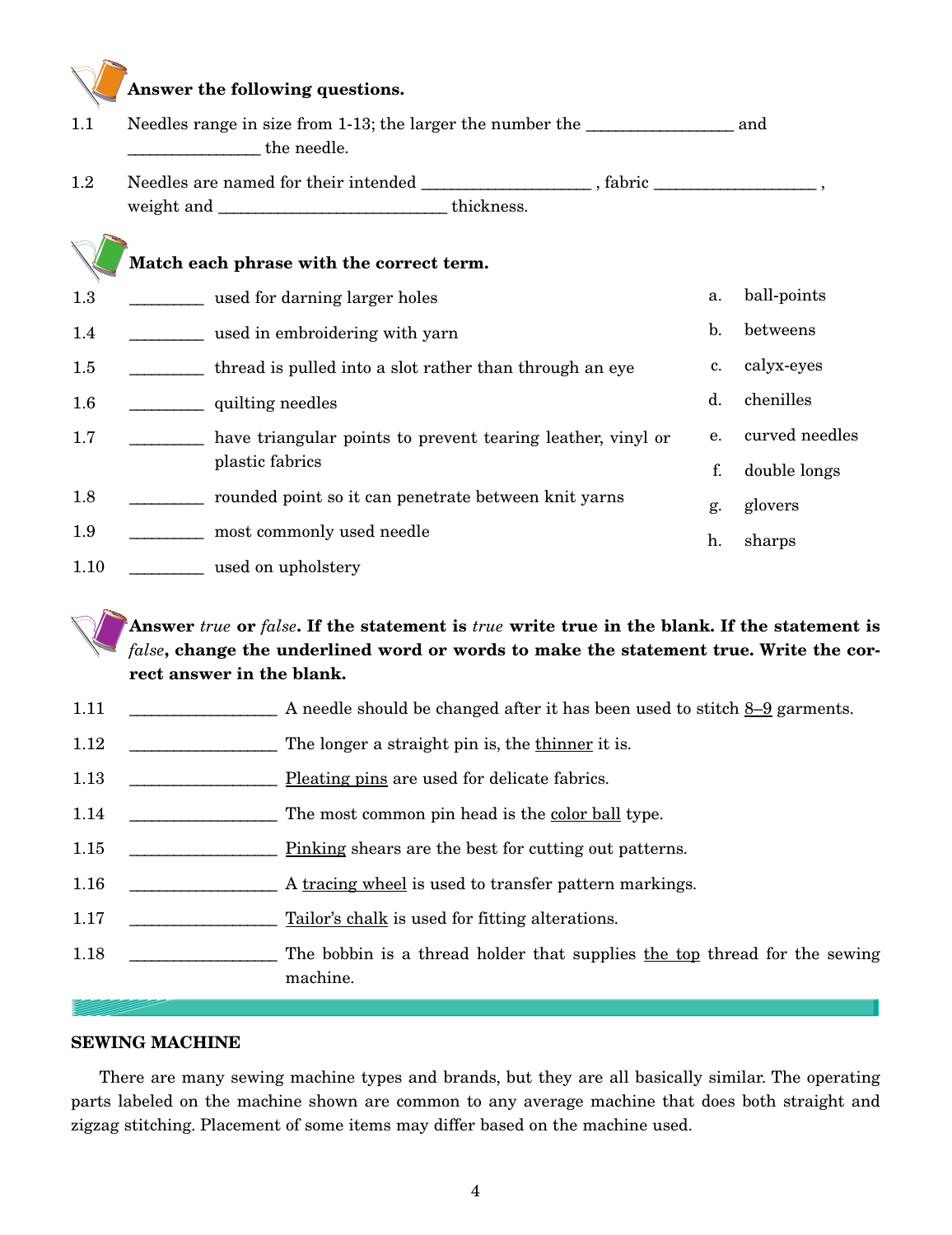

Each part has a specific function. The following list should help you understand the workings of a sewing machine better.

- 1. **head:** metal portion of the machine containing most of the mechanical parts
- 2. **bed:** the head's flat base which rests in the cabinet
- 3. **handwheel or balance wheel:** the wheel to the right of the upright section of the head, used in starting and stopping the machine
- 4. **slide plate:** the metal plate covering the **shuttle** (see #15)
- 5. **spool pin and thread guides:** the pieces which hold and guide the thread to be used as the upper thread in stitching
- 6. **bobbin:** the metal or plastic spool that the thread is wound around to be used as the lower thread in stitching

It fits into a shuttle, filled with thread by means of a bobbin winder.

- 7. **needle bar:** holds the needle and carries upper thread down to it
- 8. **needle:** a needle with an eye and point at one end and a flat side on the other It is inserted into the needle bar and held in position with a clamp. It should be placed in the needle bar so that the flat side is in the groove and pushed up as far as it will go. The clamp screw is then tightened. If the needle is not in the correct position, the machine will not operate properly and the thread or needle will break.
- 9. **presser foot:** the piece which holds the fabric in place as you stitch raised and lowered by means of a lever called a presser-bar lever found on its back For stitching, the presser foot is lowered gently with the fabric in place and then raised to remove the fabric when the stitching is finished.
- 10. **throat plate:** the metal plate directly under the needle (In our illustration, this and #4 are united in one piece.)
- 11. **feed or feed dog:** the part which keeps the material moving as it is being stitched It is a tooth-like part located under the presser foot which projects upward through the throat plate.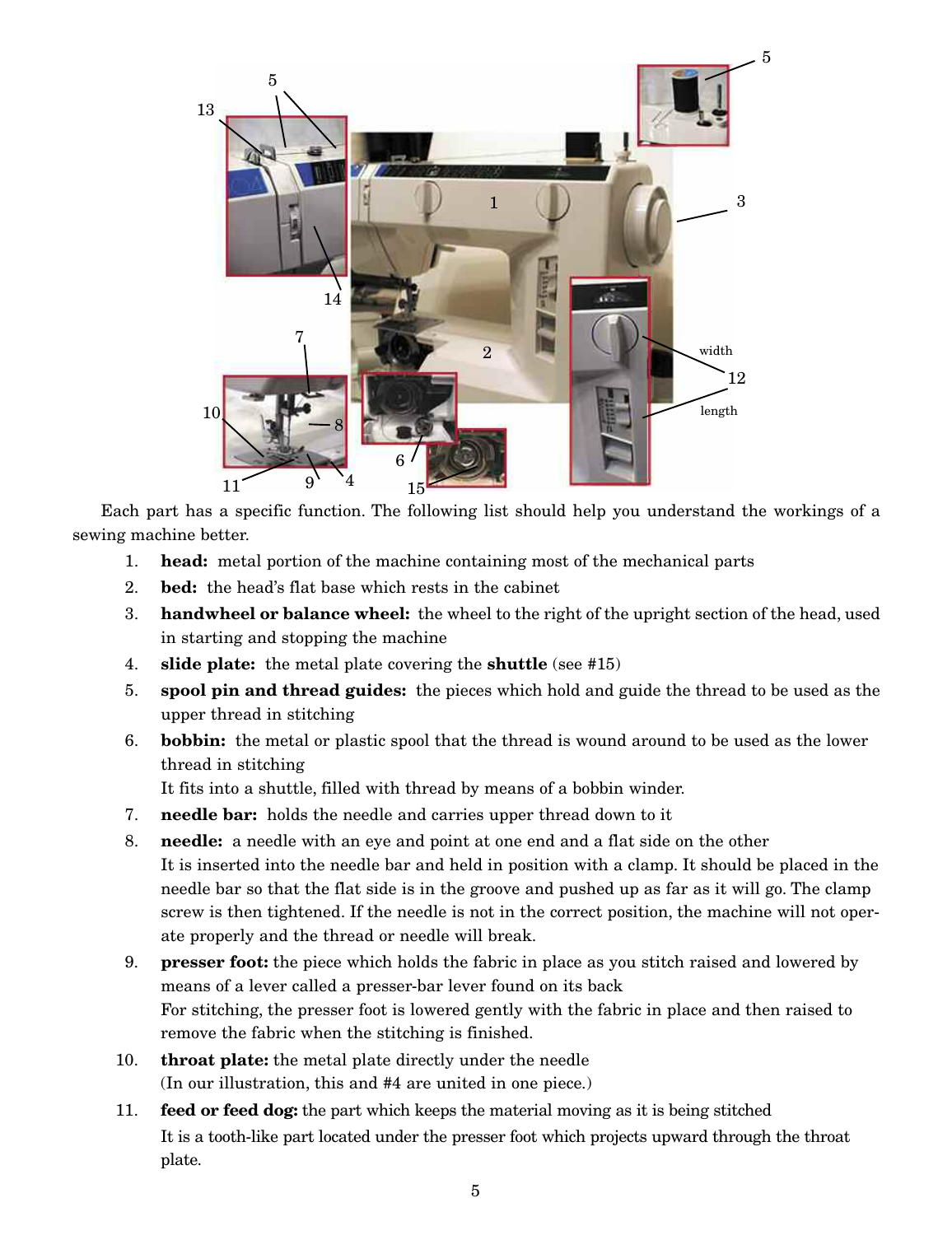- 12. **stitch regulator:** the device used for lengthening or shortening the stitch; there is another device for changing the width of the stitch
- 13. **take up lever:** a lever through which the upper thread passes, which moves up and down as the machine is operated
- 14. **tension regulator:** This device regulates looseness and tightness of stitches by controlling the pull on the thread as it comes from the needle. There is a similar tension on the lower thread of the bobbin, regulated by means of a screw on the bobbin case.
- 15. **shuttle:** the sliding container for the bobbin

**light:** (not pictured) located on the bottom of the head, it illumines your view of your work

**pressure regulator:** (not pictured) regulates the force of the presser foot as it holds the fabric layers in order to move them together evenly during stitching

**tension discs:** (not pictured) regulates the tightness of the upper thread

**reverse button:** (not pictured) device used to move the material backwards

Most home sewing machines are *locksmith machines*, meaning that they use two separate threads, one for the needle and one for the shuttle-and-bobbin assembly. As the machine sews, it interlocks the two threads in the fabric. The first thread, passing through the eye of the needle, is pushed through the fabric making a loop below. The bobbin thread is carried through the loop by a shuttle hook, "locking" the stitch.

**Attachments.** Many machines have attachments for sewing hems, zippers, buttonholes, and other details, although the newer computerized machines have the capabilities of completing these tasks without any extra attachments. Some machines have microprocessors enabling them to sew a number of stitches automatically. There is also a special machine called a *serger* that cuts and finishes seam edges, giving them a professional or store-bought look.

**Threading.** One process that might seem confusing is the upper threading of the machine. The parts of various machines may be in different locations with different appearances, but the upper progression of the thread is much the same. It is fed from the spool through the *tension discs* (which regulate the looseness and tightness of stitch), then to the take-up lever, and finally down to the needle. The number of thread guides between these points will vary with the machine.

There are two important things to remember before threading



**Threading a sewing machine.**

any machine. First, raise the presser foot so the thread will be able to pass between the tension discs. Second, bring the take-up lever to its highest point so the needle will not come unthreaded when the first stitch is started. The instruction manual should give directions for threading the upper machine and the bobbin.

#### **Complete the following activities.**

Circle the sewing machine parts in the word search. Then match the part with the correct definition, description used below. Words may overlap or be written backwards.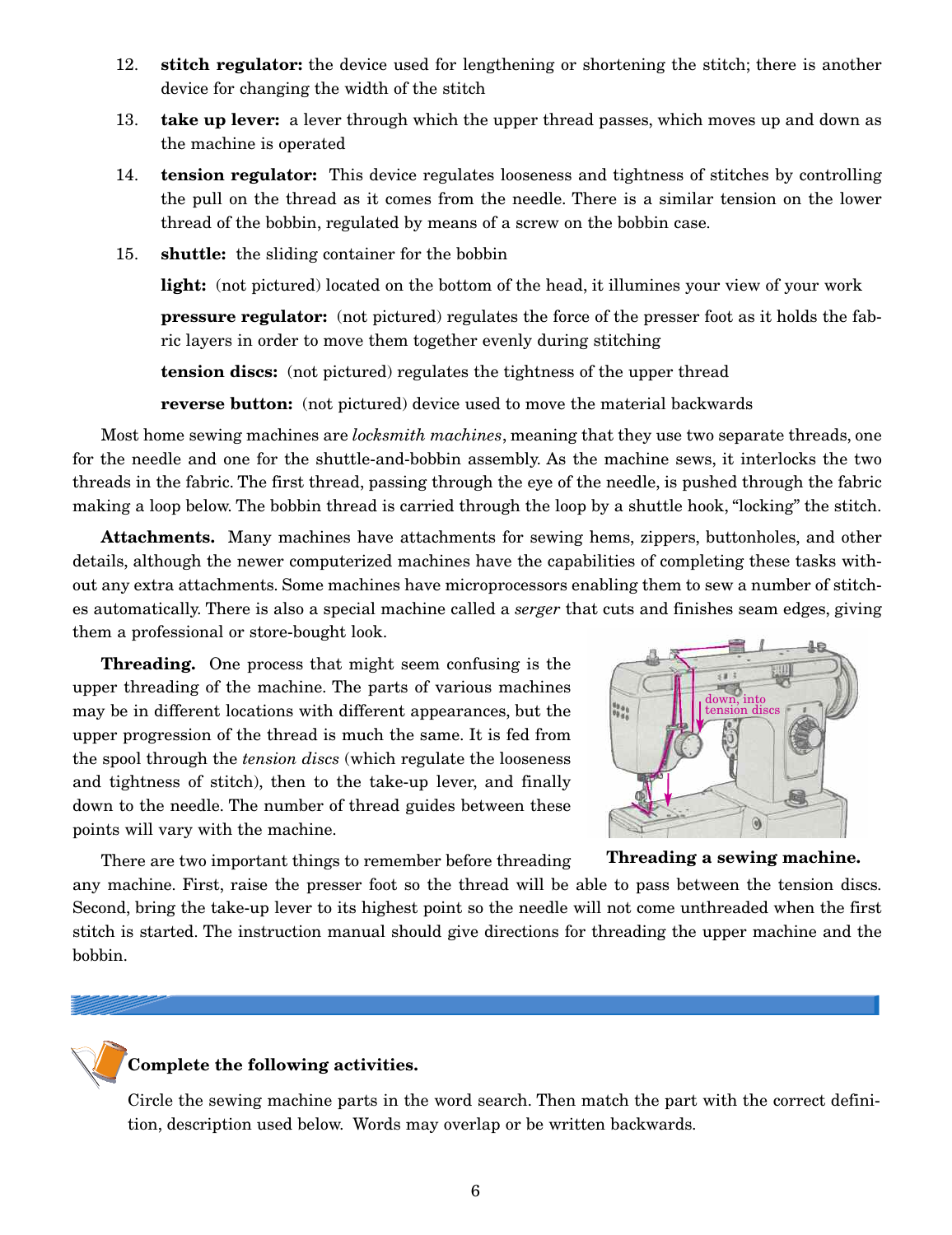|      |                                                                                                   | ${\bf F}$        | $\mathbf S$                | $\mathbf S$       | L            | $\bf{I}$     | $\mathbf D$                                   | $\bf E$      | $\mathbf P$  | $\mathbf{L}$            | A            | $\mathbf T$  | E            |                                                                         |  |
|------|---------------------------------------------------------------------------------------------------|------------------|----------------------------|-------------------|--------------|--------------|-----------------------------------------------|--------------|--------------|-------------------------|--------------|--------------|--------------|-------------------------------------------------------------------------|--|
|      |                                                                                                   | $\bf K$          | ${\bf D}$                  | ${\bf E}$         | $\bf{A}$     | N            | $\mathbf I$                                   | $\mathbf P$  | $\mathbf L$  | $\mathbf{O}$            | $\mathbf{O}$ | $\, {\bf P}$ | ${\bf S}$    |                                                                         |  |
|      |                                                                                                   | N                | E                          | $\mathbf T$       | $\bf{A}$     | $\mathbf{L}$ | ${\bf P}$                                     | $\mathbf T$  | A            | $\mathbf{O}$            | $\mathbf R$  | $\, {\rm H}$ | $\mathbf T$  |                                                                         |  |
|      |                                                                                                   | G                | ${\bf R}$                  | ${\bf N}$         | ${\bf E}$    | ${\bf S}$    | $\mathbf L$                                   | $\mathbf P$  | $\mathbf F$  | $\mathbf R$             | $\bf E$      | ${\bf D}$    | $\mathbf I$  |                                                                         |  |
|      |                                                                                                   | $\mathbf{A}$     | $\, {\rm H}$               | ${\bf E}$         | $\mathbf C$  | $\mathbf{O}$ | $\bf E$                                       | $\mathbf R$  | $\mathbf E$  | ${\bf E}$               | V            | $\mathbf I$  | $\mathbf T$  |                                                                         |  |
|      |                                                                                                   | $\mathbf N$      | ${\bf E}$                  | ${\bf E}$         | ${\bf D}$    | $\mathbf L$  | ${\bf E}$                                     | ${\bf E}$    | ${\bf E}$    | $\ensuremath{\text{V}}$ | ${\bf E}$    | $\mathbf T$  | $\mathbf C$  |                                                                         |  |
|      |                                                                                                   | $\mathbf O$      | $\mathbf Y$                | ${\bf D}$         | $\mathbf{A}$ | ${\bf S}$    | $\, {\rm H}$                                  | S            | $\mathbf D$  | $\bf E$                 | $\mathbf R$  | $\mathbf{L}$ | $\, {\rm H}$ |                                                                         |  |
|      |                                                                                                   | $\, {\bf B}$     | G                          | $\bf L$           | ${\bf S}$    | ${\bf D}$    | W                                             | S            | $\mathbf D$  | $\mathbf L$             | ${\bf S}$    | ${\bf S}$    | $\,$ H       |                                                                         |  |
|      |                                                                                                   | ${\bf N}$        | $\mathbf O$                | ${\bf E}$         | $\bf{B}$     | Z            | $\mathbf D$                                   | $\mathbf U$  | $\mathbf{O}$ | $\mathbf P$             | $\bf E$      | $\, {\rm H}$ | $\mathbf C$  |                                                                         |  |
|      |                                                                                                   | ${\bf R}$        | $\mathbf R$                | $\, {\bf B}$      | ${\bf E}$    | ${\bf D}$    | $\mathbf N$                                   | $\mathbf R$  | $\mathbf G$  | $\mathbf U$             | $\bf{B}$     | ${\bf U}$    | $\mathbf{L}$ |                                                                         |  |
|      |                                                                                                   | ${\bf P}$        | $\, {\rm H}$               | $\mathbf{A}$      | $\, {\bf B}$ | $\mathbf{L}$ | $\mathbf{A}$                                  | ${\bf E}$    | S            | ${\bf E}$               | $\mathbf U$  | $\mathbf T$  | $\bf I$      |                                                                         |  |
|      |                                                                                                   | $\, {\bf B}$     | $\mathbf{O}$               | $\mathbf R$       | ${\bf E}$    | $\mathbf I$  | $\, {\rm H}$                                  | Y            | $\mathbf R$  | $\rm K$                 | T            | $\mathbf T$  | $\mathbf G$  |                                                                         |  |
|      |                                                                                                   | ${\bf D}$        | $\mathbf{O}$               | $\mathbf R$       | $\, {\bf P}$ | $\mathbf{L}$ | ${\bf N}$                                     | ${\bf E}$    | ${\bf E}$    | $\bf{A}$                | $\mathbf T$  | $\mathbf{L}$ | H            |                                                                         |  |
|      |                                                                                                   | $\mathbf X$<br>S | $\mathbf Y$<br>$\mathbf C$ | $\mathbf M$       | N            | $\mathbf T$  | $\mathbf{O}$                                  | $\mathbf{P}$ | ${\bf U}$    | T                       | $\mathbf{O}$ | ${\bf E}$    | $\mathbf T$  |                                                                         |  |
|      |                                                                                                   |                  |                            | S                 | $\mathbf I$  | $\mathbf D$  | ${\bf N}$                                     | $\mathbf{O}$ | $\mathbf I$  | S                       | $\mathbf N$  | E            | $\mathbf T$  |                                                                         |  |
| 1.19 | $\begin{tabular}{c} The \end{tabular}$                                                            |                  |                            |                   |              |              |                                               |              |              |                         |              |              |              | is the portion of the sewing machine that rests on the cabinet.         |  |
| 1.20 | The $\qquad$                                                                                      |                  |                            |                   |              |              |                                               |              |              |                         |              |              |              | is the portion of the sewing machine that contains most of the          |  |
|      |                                                                                                   |                  |                            | mechanical parts. |              |              |                                               |              |              |                         |              |              |              |                                                                         |  |
| 1.21 |                                                                                                   |                  |                            |                   |              |              |                                               |              |              |                         |              |              |              |                                                                         |  |
|      |                                                                                                   |                  |                            |                   |              |              | flat side on the other end.                   |              |              |                         |              |              |              |                                                                         |  |
| 1.22 | The $\qquad$                                                                                      |                  |                            |                   |              |              |                                               |              |              |                         |              |              |              | is the piece which holds the fabric in place as you stitch.             |  |
| 1.23 | The $\qquad$                                                                                      |                  |                            |                   |              |              |                                               |              |              |                         |              |              |              | and the thread guides are the pieces that hold and guide the thread     |  |
|      |                                                                                                   |                  |                            |                   |              |              | to be used as the upper thread in stitching.  |              |              |                         |              |              |              |                                                                         |  |
| 1.24 | The                                                                                               |                  |                            |                   |              |              |                                               |              |              |                         |              |              |              | is the piece that holds the needle and carries upper thread down to it. |  |
| 1.25 | The                                                                                               |                  |                            |                   |              |              | is the metal plate directly under the needle. |              |              |                         |              |              |              |                                                                         |  |
| 1.26 | The ________________________ is the tooth-like part that keeps the material moving as you stitch. |                  |                            |                   |              |              |                                               |              |              |                         |              |              |              |                                                                         |  |
| 1.27 |                                                                                                   |                  |                            |                   |              |              |                                               |              |              |                         |              |              |              |                                                                         |  |
| 1.28 |                                                                                                   |                  |                            |                   |              |              |                                               |              |              |                         |              |              |              |                                                                         |  |
| 1.29 |                                                                                                   |                  |                            |                   |              |              |                                               |              |              |                         |              |              |              |                                                                         |  |
| 1.30 |                                                                                                   |                  |                            |                   |              |              |                                               |              |              |                         |              |              |              |                                                                         |  |
| 1.31 | The ______________________ is the item used for starting and stopping the machine.                |                  |                            |                   |              |              |                                               |              |              |                         |              |              |              |                                                                         |  |
| 1.32 | The _______________________ is the device that thread passes through and moves up and down.       |                  |                            |                   |              |              |                                               |              |              |                         |              |              |              |                                                                         |  |
| 1.33 | The _________________________ is the device used to move material backwards.                      |                  |                            |                   |              |              |                                               |              |              |                         |              |              |              |                                                                         |  |
| 1.34 |                                                                                                   |                  |                            |                   |              |              |                                               |              |              |                         |              |              |              |                                                                         |  |
| 1.35 | The _________________________ regulates looseness and tightness of stitch.                        |                  |                            |                   |              |              |                                               |              |              |                         |              |              |              |                                                                         |  |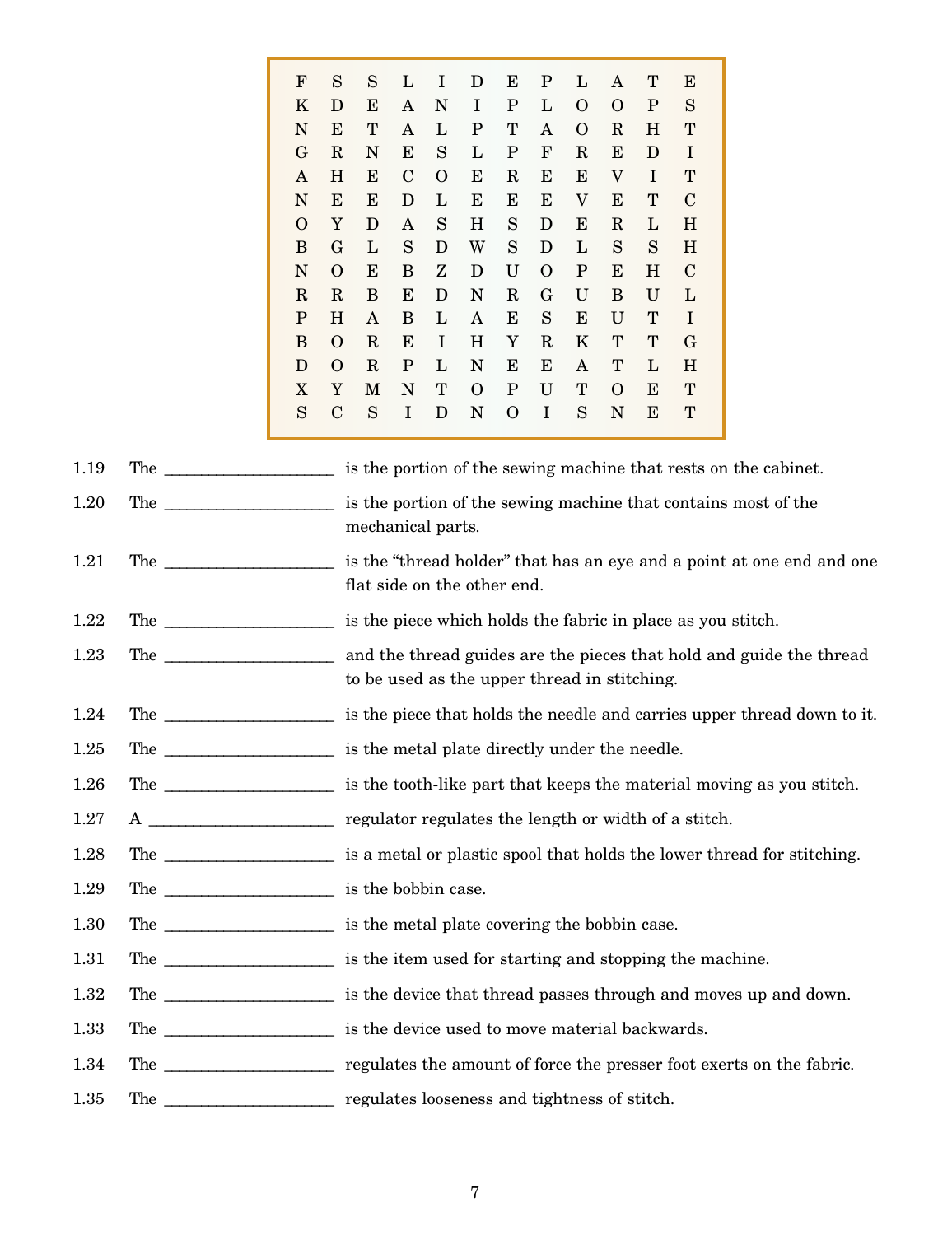- 1.36 The <u>contract the looseness and tightness</u> of the upper thread.
- 1.37 The \_\_\_\_\_\_\_\_\_\_\_\_\_\_\_\_\_, located on the bottom of the head, illumines the view of your work.

#### **Complete the two demonstrations.**

- 1.38 Point to and vocally name the parts of the sewing machine. Include all of the parts mentioned in the above activity.
- 1.39 Thread the sewing machine: both the upper and bobbin threads.



#### **SAFETY**

Just as there are important safety rules to obey in the kitchen, there are rules for sewing as well. Below is a list of the more important safety precautions while sewing.

- 1. Put pins and needles in a pincushion, never in your mouth, on your clothes, or on upholstered furniture.
- 2. Keep sharp objects out of your lap.
- 3. Pass sharp objects such as scissors and shears to others handle first.
- 4. Store scissors and other sharp objects in holders and other secure places.
- 5. Keep blades of shears and scissors closed when not in use.
- 6. While learning to operate an electric sewing machine, use the slow speed.
- 7. Keep your fingers away from the path of the sewing machine.
- 8. Do not touch the hot light bulb on the sewing machine.
- 9. Keep the machine's electric cord on the floor so that it will not cause anyone to trip.
- 10. Disconnect the cord from the outlet before disconnecting it from the machine.
- 11. Close the sewing machine carefully to avoid damaging the electric cord.
- 12. Keep the drawers or doors of the sewing machine storage cabinet closed to avoid bumping into them.
- 13. When pressing, keep your hands away from the steam. Turn off the iron when not in use to avoid accidental burns. An unattended hot iron is a fire hazard.
- 14. Never stand on a chair while measuring the hem of <sup>a</sup> garment. **Always practice safety.**

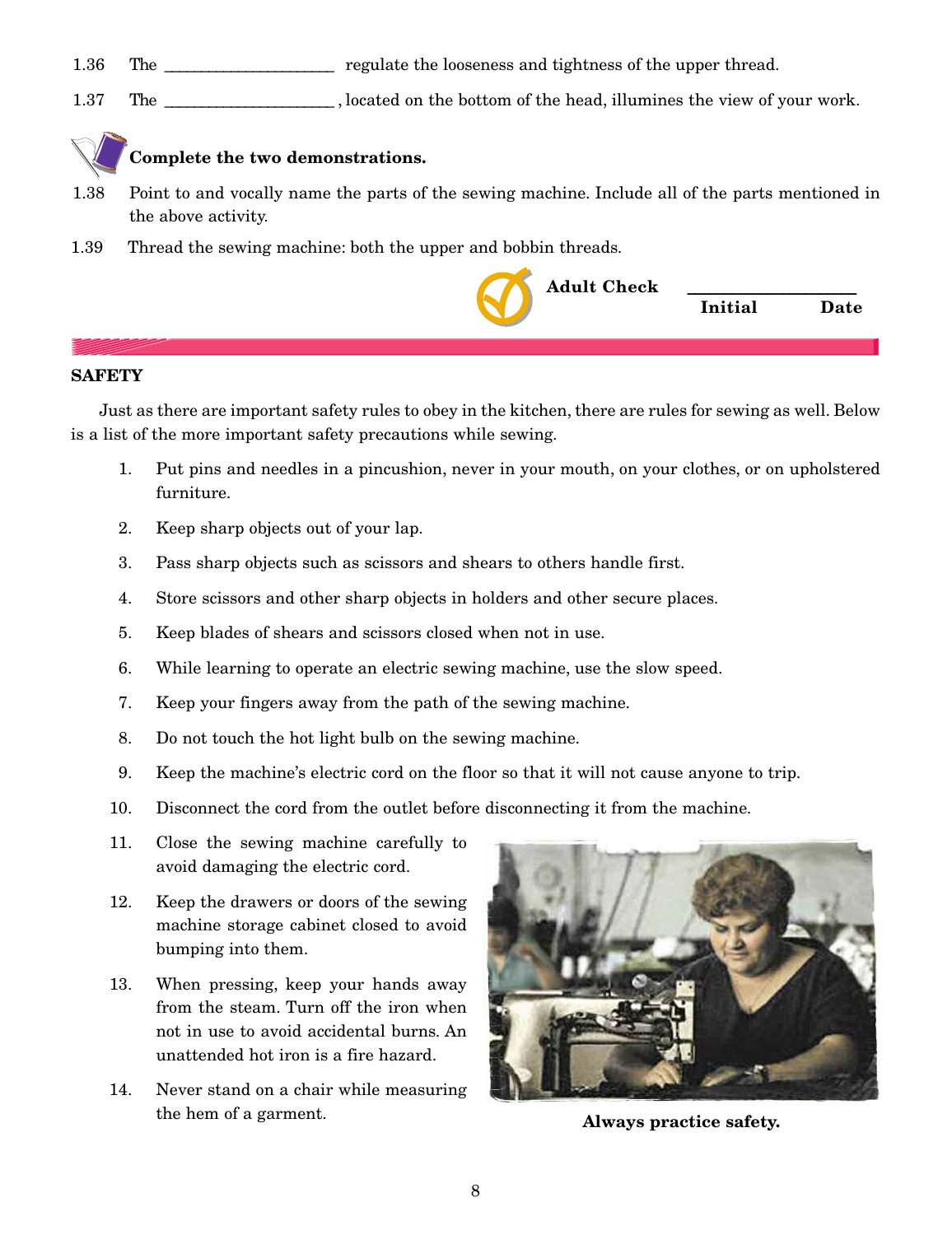### **Complete the following activity.**

1.40 Read the following paragraph about Calamity Claire's sewing experience and complete the question that follows.

Calamity Claire decided she needed to shorten a skirt. Her mother carefully measured the new hem line for her. As Calamity jumped down from the chair, she ran into the cabinet drawer she had forgotten to close previously, when she got straight pins out. Ouch! When she finally sat down to the sewing machine to stitch the hem, she nearly stitched her fingers as well as the skirt. OOPS! Calamity carefully removed the pins from the material as she stitched so that the machine needle would not hit one and break, sticking them in the lapel of her jacket so that none would fall on the floor. When she finished sewing, she carefully took the scissors from her lap and cut the end threads. As she got up to go press the hem, she tripped over the sewing machine cord. While pressing the new finished hem, she burned herself with the iron's steam. Ouch! Calamity was relieved to have the project done and promptly unplugged the cord from the machine before pulling it from the outlet. She put her skirt on and rushed out the door, leaving the iron on. With a slight limp, burned hand and straight pins still clinging to her jacket, Calamity Claire was quite proud of her accomplishment.



**Calamity Claire**



Which safety rules did Calamity Claire forget?

Review the material in this section in preparation for the Self Test. The Self Test will check your mastery of this particular section. The items missed on this Self Test will indicate specific areas where restudy is needed for mastery.